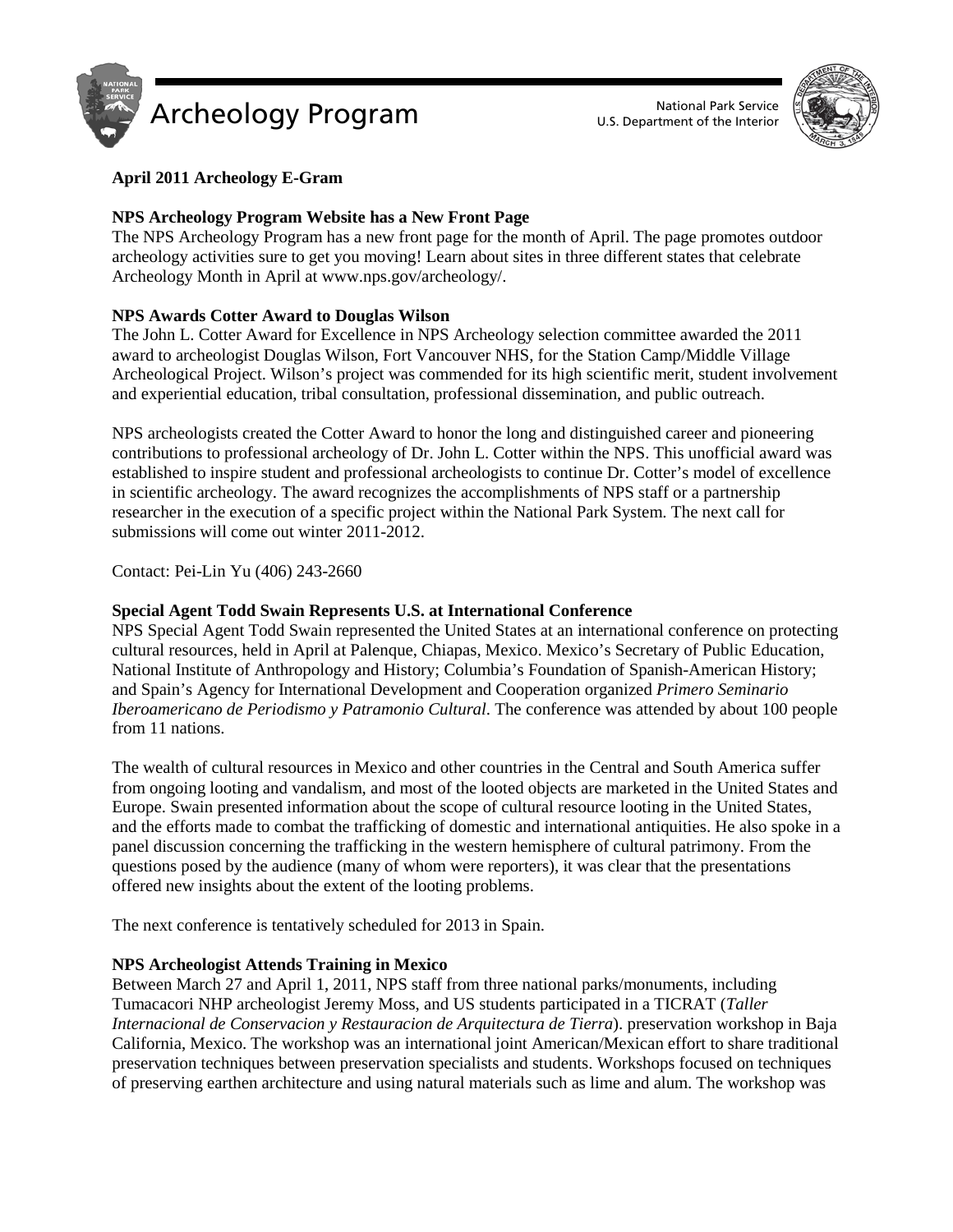completed through a cooperative agreement with the University of Arizona called the "Missions Initiative."

The workshop consisted of two parts: a conference of professional presentations; and hands-on training sessions at the Spanish Colonial mission site of San Vicente Ferrer south of Ensenada. Participants included NPS staff, American and Mexican university students, INAH Mexico, city government officials, K-12 students, and people from the local community of San Vicente Ferrer. The level of local participation was impressive.

TICRATs are international preservation workshops that typically involve the NPS and INAH (Instituto Nacional de Antropología e Historia)**.** Interaction between American and Mexican preservation specialists during these workshops facilitate the exchange of knowledge, improved partnerships, and development of future projects.

# **Passing of Lewis Roberts Binford**

Influential archeologist Lewis Binford has passed away at the age of 80. Binford died at his home in Kirksville, Missouri, on April 11, 2011. He was born on November 21, 1930. Binford graduated from the University of North Carolina (Bachelors), and the University of Michigan (Masters and PhD). Binford's academic career was based at the University of New Mexico and, subsequently, at Southern Methodist University.

Binford brought about a virtual revolution in archeology in the 1960s and 1970s by elevating its status from a descriptive study of antiquities to a scientific discipline devoted to anthropological understanding of ways of life of ancient societies. His 'archaeology as anthropology' proposition emerged as a dominant paradigm in contemporary archeology. This trend, popularly known as New Archaeology, emphasized a regional approach to understanding archeological sites, hypothesis testing, and culture as a system of inter-related components serving as means of human adaptation. These concepts have now become central tenets of modern archeology.

Binford's field studies covered archeological sites in North America, Europe, Africa and the Middle East. His contributions include interpretation of differences in prehistoric stone tool assemblages in terms of seasonal variations in human activity; and emergence of agricultural way of life due to innovative initiatives of splinter hunter-gatherer groups that moved away from their parent communities.

His influential publications span more than four decades; he produced over 150 publications, many of which became seminal papers in archeological theory and method. He also made pioneering contributions to ethnoarcheology and conducted longterm investigations of the Nunamiut Eskimos of Alaska. He published about a dozen major books on archaeology. These include 'New Perspectives in Archaeology,' 'Nunamiut Ethnoarchaeology,' 'Bones; Ancient Men and Modern Myths' and 'In pursuit of the Past.' Three volumes, 'An Archaeological Perspective,' 'Working at Archaeology' and 'Debating Archaeology' are collections of his major research papers. His last major publication, 'Constructing Frames of Reference,' was published by the Chicago University Press in 200l.

### **Junior Ranger Day at Historic Jamestowne**

A highlight of National Park Week at Colonial National Historical Park was Junior Ranger Day at Historic Jamestowne on April 23, 2011. Working with park interpretive staff, 80 social studies honor students at nearby Jamestown High School researched, planned, and presented a variety of special programs for visitors throughout the day. Programs included walking tours of the site with living history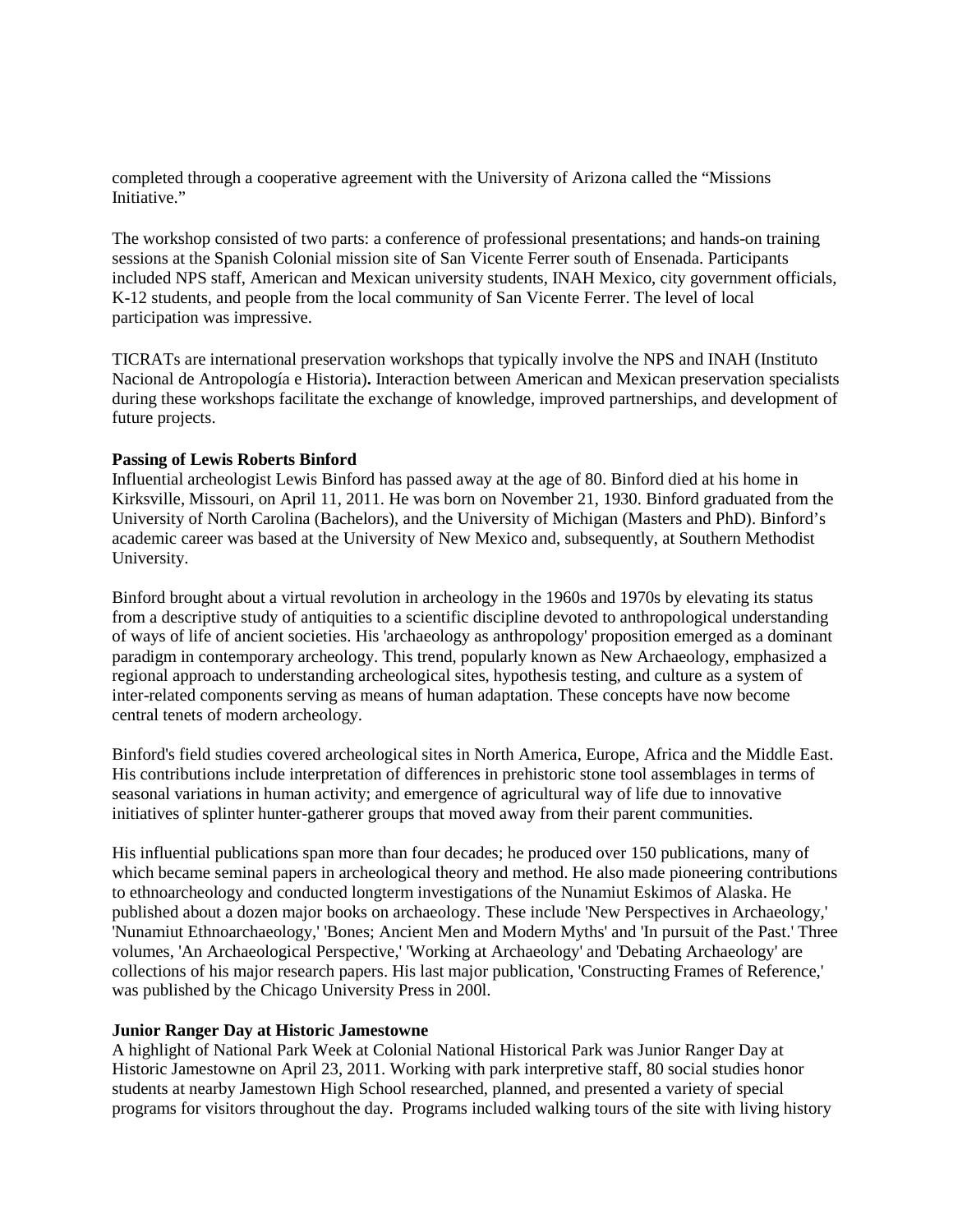characters, bicycle tours of Island Drive, hands-on crafts, children's games, and a mock archeological dig box. In addition to helping to staff the visitor center, the students created a special Junior Ranger workbook and awarded 300 National Junior Ranger patches during the event. The program was well received by the park's visitors, who enjoyed interacting with the dedicated group of "Junior Rangers." By James Perry

### **NPS Archeology Program Updates Distance Learning Courses on Interpreting Archeology**

Does your park have archeological resources? Are you wondering what they all mean, and how they hang together with the interpretive themes of your park? Do site reports and collections seem like impenetrable obstacles to get at the real story behind them? Are you looking to enrich your knowledge with another perspective, and encourage your audiences in the same? If you answered yes to even one of these questions, check out the four courses that support Effective Interpretation of Archeological Resources: The Archeology-Interpretation Shared Competency Course of Study (Module 440). The courses were created by the NPS to encourage archeologists and interpreters to work together to interpret archeological resources to the public. The courses are particularly useful to volunteers in parks, interns, archeologists, interpreters and educators, and cultural resource managers who wish to hone their public interpretation skills. All four courses are available for credit through DOI Learn – just search by the course name in italics below.

*Archeology for Interpreters* is aimed at interpreters and educators. It outlines the art and science of archeology, its purposes, methods, and approaches, then puts it all together in a case study. Learn in the process about sensitive interpretations of cultural heritage, resources for more information, and more. Online[: www.nps.gov/archeology/AforI/index.htm](http://www.nps.gov/archeology/AforI/index.htm) .

*Interpretation for Archeologists* helps archeologists looking for effective methods to present their findings in ways that grab attention and cultivate stewardship. The course explains the Interpretive Equation, methods of interpretation, and includes case studies and resources. Archeologists will learn how to weave a story out of archeological resources in engaging ways. Online[: www.nps.gov/archeology/IforA/index.htm](http://www.nps.gov/archeology/IforA/index.htm) .

*Study Tour of Archeological Interpretation* investigates the interdisciplinary issues faced by archeologists and interpreters while working together to provide effective and accurate interpretation of archeological resources to the public. Each section introduces choices and strategies for interpreting archeology in parks and historic sites. Take a self-guided tour in person or on-line with the course in hand to evaluate the interpretive techniques applied to an archeological resources. Online: [www.nps.gov/archeology/studytour/index.htm](http://www.nps.gov/archeology/studytour/index.htm) .

*Assessment of Archeological Interpretation* draws from the earlier courses to create an evaluative framework for your interpretive program. It's a handy way to identify the strengths and weaknesses of the program, and develop ways to improve and polish it. Online[: www.nps.gov/archeology/aiassess/index.htm](http://www.nps.gov/archeology/aiassess/index.htm) .

For more information, contact Teresa Moyer (202)354-2124

# **Man Sentenced for Vandalism to Important Petroglyph**

Trenton Ganey was sentenced in Federal court on April 4, 2011, to 60 months supervised probation, \$10,000 restitution, and 100 hours of community service for damaging petroglyphs on the canyon walls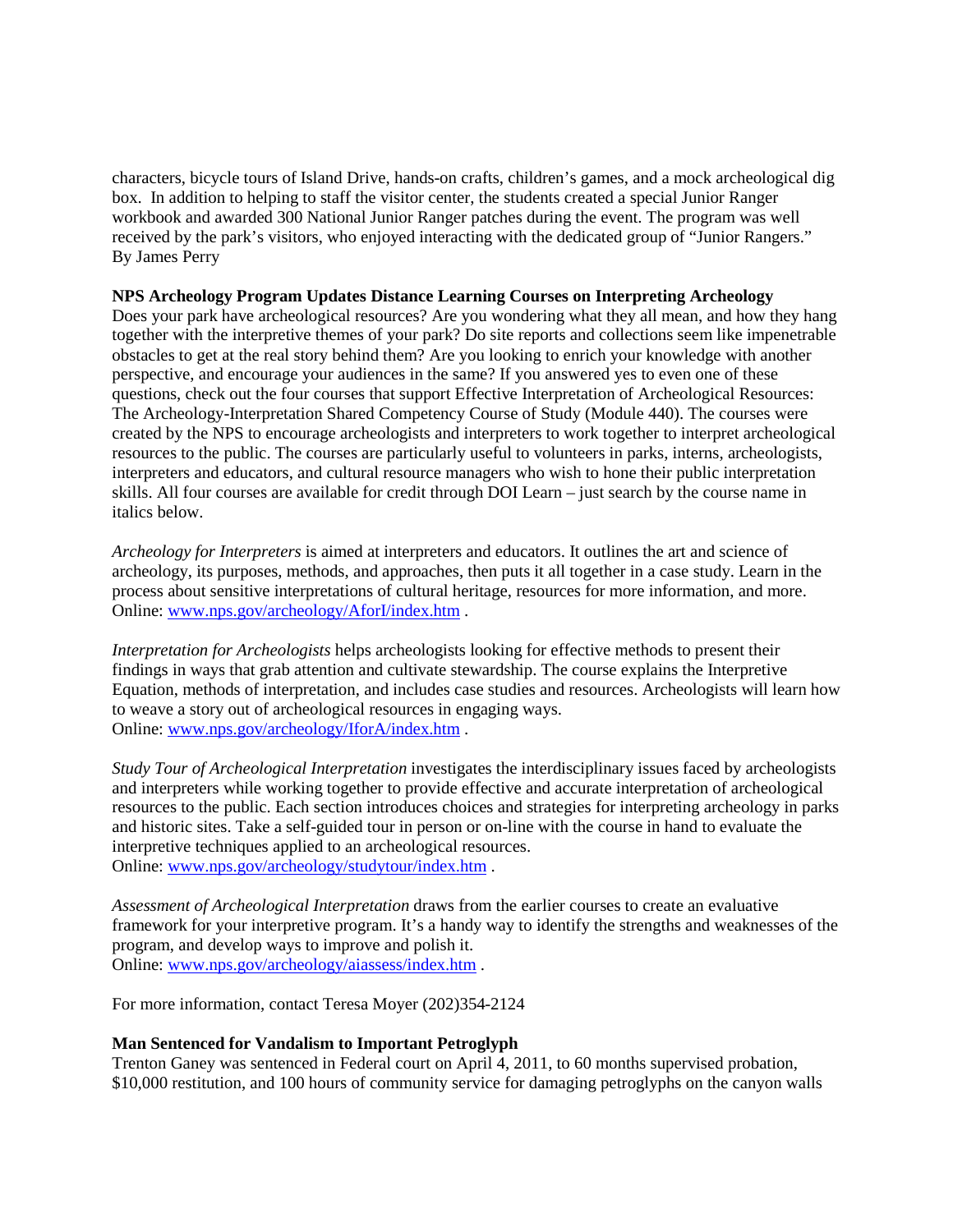along the Colorado River in Glen Canyon NRA. Ganey, 29, of Carolina Beach, North Carolina, pleaded guilty last December to a charge of damaging an archeological resource, a Class E felony.

Ganey was on a guided fishing trip on the Colorado River last June. When the group stopped at a beach below Glen Canyon Dam, Ganey hiked up a short distance to a famous petroglyph known as the "Descending Sheep Panel" and scratched "TRENT" into the petroglyph panel with a rock. His actions were discovered by rangers shortly after the group departed. They confronted him when the group disembarked at Lee's Ferry. Ganey immediately admitted his actions to the rangers, and upon learning the age and significance of the petroglyph panel, expressed remorse for his actions. He later agreed to be interviewed for an article which appeared in the *Arizona Daily Sun* in an effort to deter others from similar acts.

At his sentencing, Ganey told the court that he was profoundly sorry for the damage that he had caused to the panel, which has great significance to Native Americans in Northern Arizona, and that he was sorry for the shame that he had brought upon himself and his family. The Descending Sheep Panel contains elements of rock art interpreted to represent three separate temporal and cultural periods dating in age from about 1,000 years ago to somewhere between 4,000 and 8,000 years ago.

By Office of the United States Attorney, District of Arizona

### **Hiker Pleads Guilty To ARPA Violation**

Ranger Mike Nattrass was contacted on March 10, 2007, regarding an overdue hiker in the Saline Valley area. He soon located and contacted the hiker, a 65-year-old man from Carpinteria, California. During the ensuing conversation, the hiker admitted that he had just collected 272 artifacts from an archeological site within the park. Archeological field work was done by Joshua Tree NP archeologist Jan Keswick shortly thereafter and an ARPA damage assessment report was subsequently completed. Additional investigative work was done by Rangers John Fish, Jason Flood, Don Whyte, and a Special Agent. On March 9, 2011, the man pled guilty to one misdemeanor ARPA count. He was sentenced to six months of unsupervised probation, payment of \$600 in restitution to the park, and payment of a \$25 penalty assessment.

### **FCC Offers Training on Historic Preservation Compliance**

The FCC will offer training on communications towers and environmental/historic preservation compliance on June 21, 2011. Staff from the FCC, USDA Rural Utilities Service, FEMA, DOC, and ACHP will carry out the training, which will be held at the FCC, 445 12the Street, SW, Washington, DC, 20554. To attend, pre-registration is required. Contact James Swartz a[t james.swartz@fcc.gov](mailto:james.swartz@fcc.gov) to register.

### **2011 Pecos Conference**

The 2011 Pecos Conference will be held on August 11-14 at the Arizona Strip (Mile-and-a-Half Lake, Arizona). First inspired and organized by A.V. Kidder in 1927, the Pecos Conference has no formal organization or permanent leadership. Somehow, professional archaeologists find ways to organize themselves to meet at a new conference location each summer, mostly because they understand the problems of working in isolation in the field and the importance of direct face time with colleagues. To make progress with objective science and with other cultural matters, books and journal articles are important, but one still must look colleagues in the eye and work out the details of one's research in cooperative and contentious forums.

Open to all, the Pecos Conference remains an important and superlative opportunity for students and students of prehistory to meet with professional archaeologists on a one-on-one informal basis to learn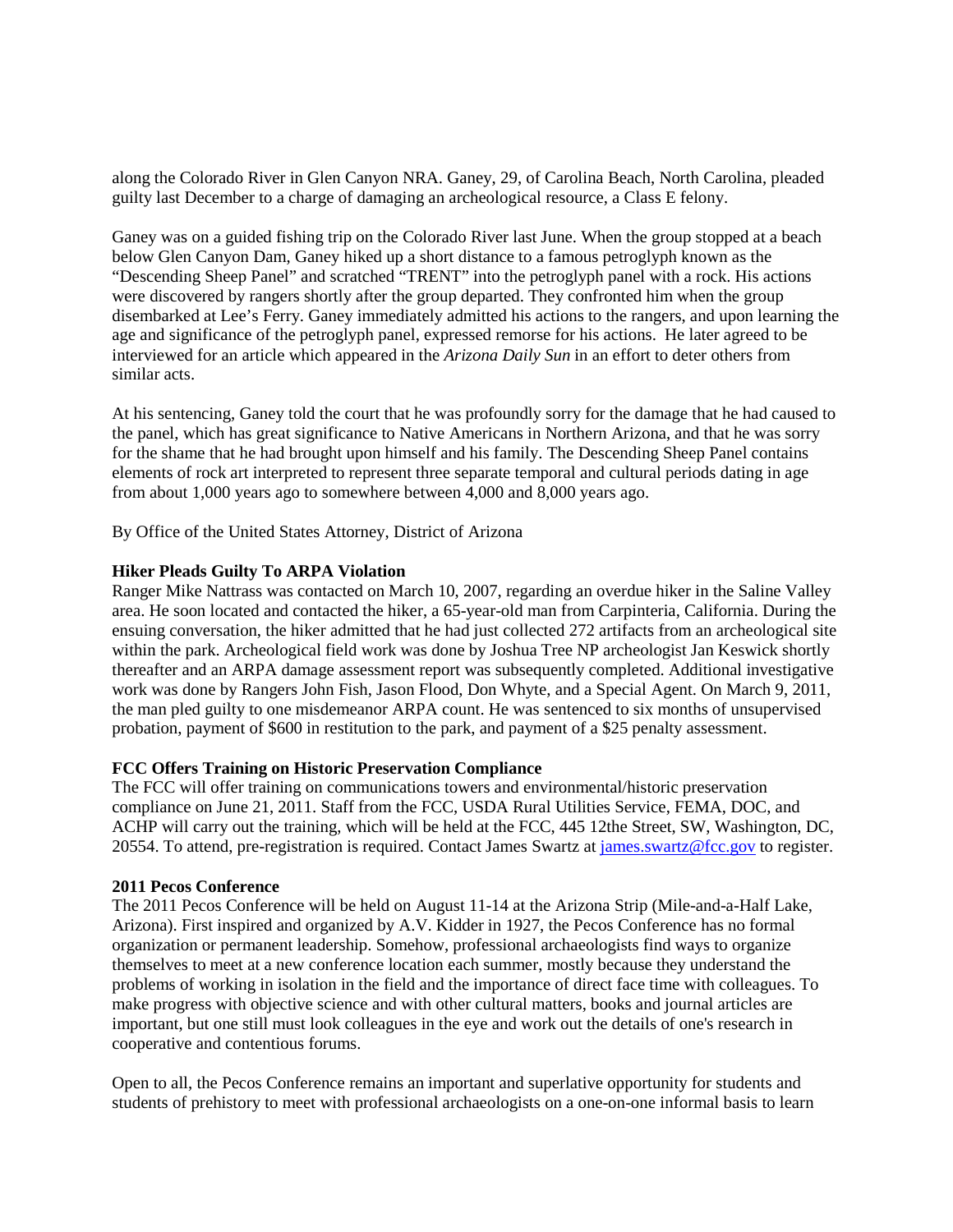about the profession, gain access to resources and to new research opportunities, and to test new methods and theories related to archaeology.

Information and registration can be found at www.swanet.org/ $2011$  pecos conference/

# **The Archaeology Channel Offers News Stories**

A video tribute to archeologist Donny George are among the latest offerings of a new online and TV program offered to you in the April 2011 edition of the *Video News from TAC*, available now on *The Archaeology Channel* [\(www.archaeologychannel.org\)](http://www.archaeologychannel.org/) and cable TV in cities across the US.

Launched in October 2010, the *Video News from TAC* is a monthly half-hour studio-produced program designed for both online streaming and cable TV distribution. Other subjects covered so far in the series include a tour of Thailand's cultural heritage, an interview with Dr. Tom King, a joint Hopi Tribe-USDA FS effort to save ancient rock art panels, archeologists and natives learning from each other on a Polynesian island, recording cultural heritage on the foreshore of the Thames River in London, ongoing excavations at a long-inhabited site in Jordan, a tour of Classical sites in Italy, and the Terracotta Army exhibit at the Montreal Museum of Fine Arts.

*Video News* program details can be found at [www.archaeologychannel.org/VideoNews.html.](http://www.archaeologychannel.org/VideoNews.html) The growing list of cable TV stations carrying the show is posted at [www.archaeologychannel.org/VideoNewscabletv.htm.](http://www.archaeologychannel.org/VideoNewscabletv.htm)

### **Civil War Commemorations**

In March 2010 the NPS began celebrations to commemorate the  $150<sup>th</sup>$  anniversary of the Civil War. We have established a new feature in the Archeology E-Gram to provide information and links about activities to commemorate the Civil War. Each month, the E-Gram will feature information about activities such as exhibits, re-enactments, and lectures taking place. Here are some events that will take place in May:

### *Special Exhibit "Hoofbeats in the Heartlands"*

Stewart County, Tennessee, Visitor Center, with Fort Donelson NB and the Tennessee State Museum Photographs, artifacts, and stories explain the role of mounted warfare during the Civil War. (The Stewart County Visitor Center is located nearly across the street from the Fort Donelson NB Visitor Center.) www.nps.gov/fodo/planyourvisit/events.htm

### *Living History Weekend*

### Gettysburg NMP, Gettysburg, MD, May 2011

Volunteer groups representing Union and Confederate troops provide weekends of "living history." April 30-May 1, it's the National Regiment camp and programs at the Pennsylvania Monument, Auto Tour Stop 12. On May 7-8, the 4th Maryland Artillery camp and programs at Pitzer Woods, Auto Tour Stop 6, Battery M, 2nd US Artillery camp and programs at the Pennsylvania Monument, Auto Tour Stop 12, and the US Sharpshooters with programs on Little Round Top, Auto Tour Stop 8. www.nps.gov/gett/planyourvisit/events.htm

### *Re-enactor Program*

### Kennesay Mountain NHP, GA, April 30

Members of the 54 Massachusetts Volunteer Infantry Regiment, K Company re-enactors at the park visitor center will give programs at 10:00, 12:30, and 2:00 on the contribution of African American troops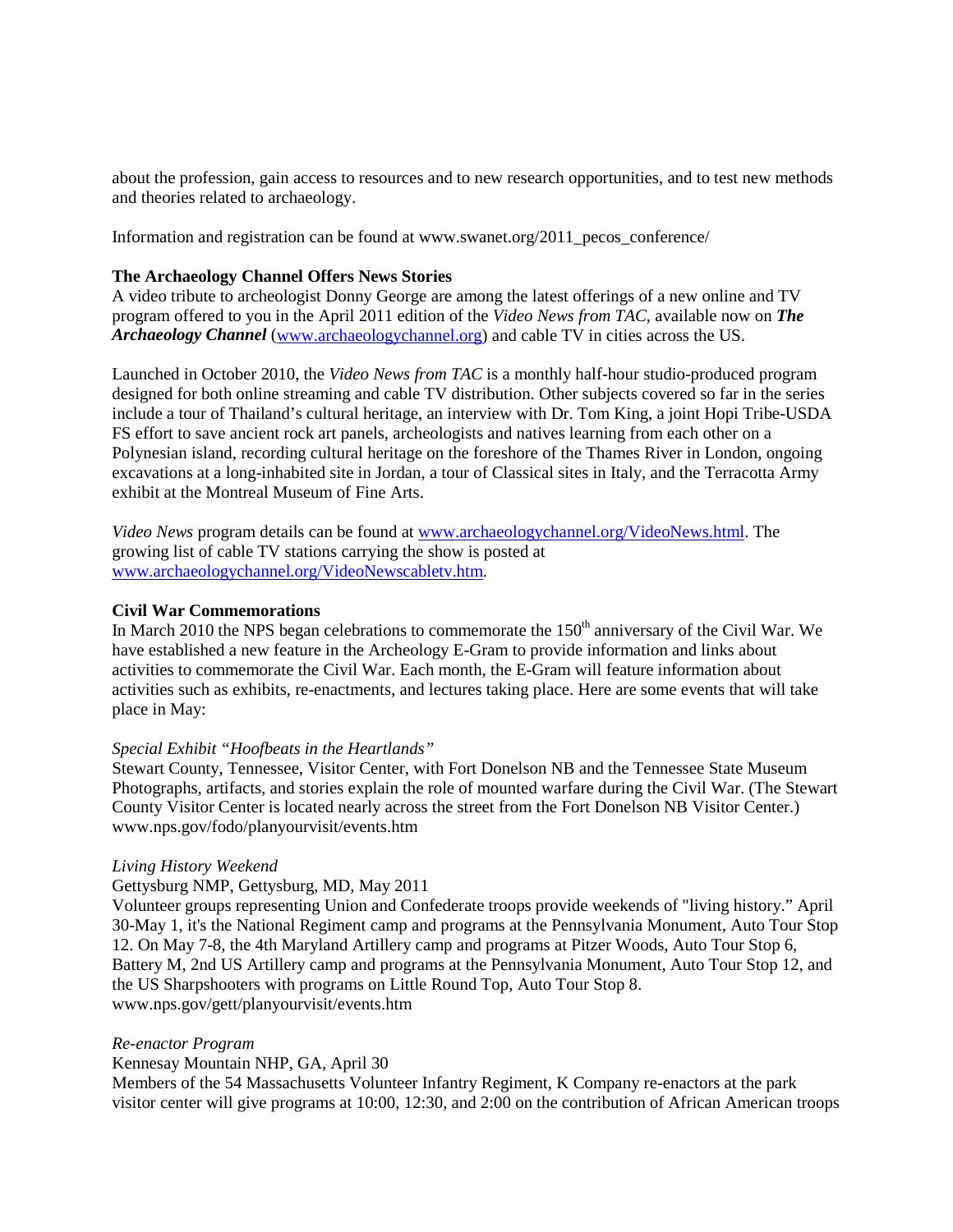during the Civil War. Akbar Imhotep will retell several of Joel Chandler Harris' Uncle Remus Stories at 11:00 and Ernestine Brown will tell the story of a slave buried at Mable House cemetery at 11:30. www.nps.gov/kemo/planyourvisit/events.htm

### *Living History Day*

Manassas NBP, Manassas, VA, April 30 \_May 1 Confederate encampment and infantry demonstrations, Henry Hill from 10 a.m. to 4 p.m.(April 30); 11 a.m. to 2 p.m. (May 1) that include musketry firing by the 27th Virginia and Stonewall Brigade. www.nps.gov/mana/planyourvisit/events.htm

### *Cannon Firing Demonstration*

#### Shiloh NMP, TN, April 30-May 1

Volunteers dressed in period uniforms will display artillery projectiles of the war and fire the cannon. Demonstration times: 11:00 a.m., 1:00 p.m., and 3:00 p.m. (April 30); 11:30 a.m., 1:30 p.m. (May 1)

#### *School Days in May*

Shiloh NMP, TN, May 3-5.

Grade school classes are invited to attend and visit five stations offering receiving new interpretive information on the Civil War and Shiloh NHP. Teachers must register in advance, at 731-689-5696. www.nps.gov/shil/planyourvisit/events.htm

#### *Civil War Activities*

#### Stones River NB, TN, May-June

Every Monday, Wednesday, and Friday from May 2 to June 10, 2011, visitors can follow a ranger in their vehicles and stop at four sites to learn about the Battle of Stones River. Every Monday-Friday until May 27, Visitors can join a ranger or volunteer as they tell the story of a soldier who fought in the Battle of Stones River. Program starts at the visitor center at 2 PM. Experience the Battle of Stones River by listening to the experiences of a Union or Confederate unit. Program starts at the visitor center at 2 PM on Tuesdays and Thursdays and at 11 AM on Saturdays. On May 7-8, join living history volunteers as they present programs and demonstrations on civilian and military life during the Civil War. www.nps.gov/stri/planyourvisit/events.htm

### *Civil War Living History Days*

### Hot Springs NP, AR, May 6-7

School groups are especially invited to come May 6, from 9 a.m.-2:30 p.m.; contact Park Ranger Gail Sears for a reservation. May 7, living historians will be available 10 a.m.-3 p.m. Musician Adam Miller will present music of the time. www.nps.gov/hosp/planyourvisit/events.htm

More information about Civil War commemorations can be found on the NPS  $150<sup>th</sup>$  website [http://nps.gov/civilwar150.](http://nps.gov/civilwar150)

## **Projects in Parks: Thomas Cresap and Maryland's Colonial Frontier**

### By John Bedell

One of the most famous figures in the history of colonial Maryland is frontiersman Thomas Cresap. Cresap was a hired ruffian, an Indian trader, a land speculator, a farmer, and a soldier. During the French and Indian War his house was, for a time, the furthest westward point of British control in the Middle Atlantic region. Archeologists recently discovered the site of his home in the Chesapeake & Ohio Canal